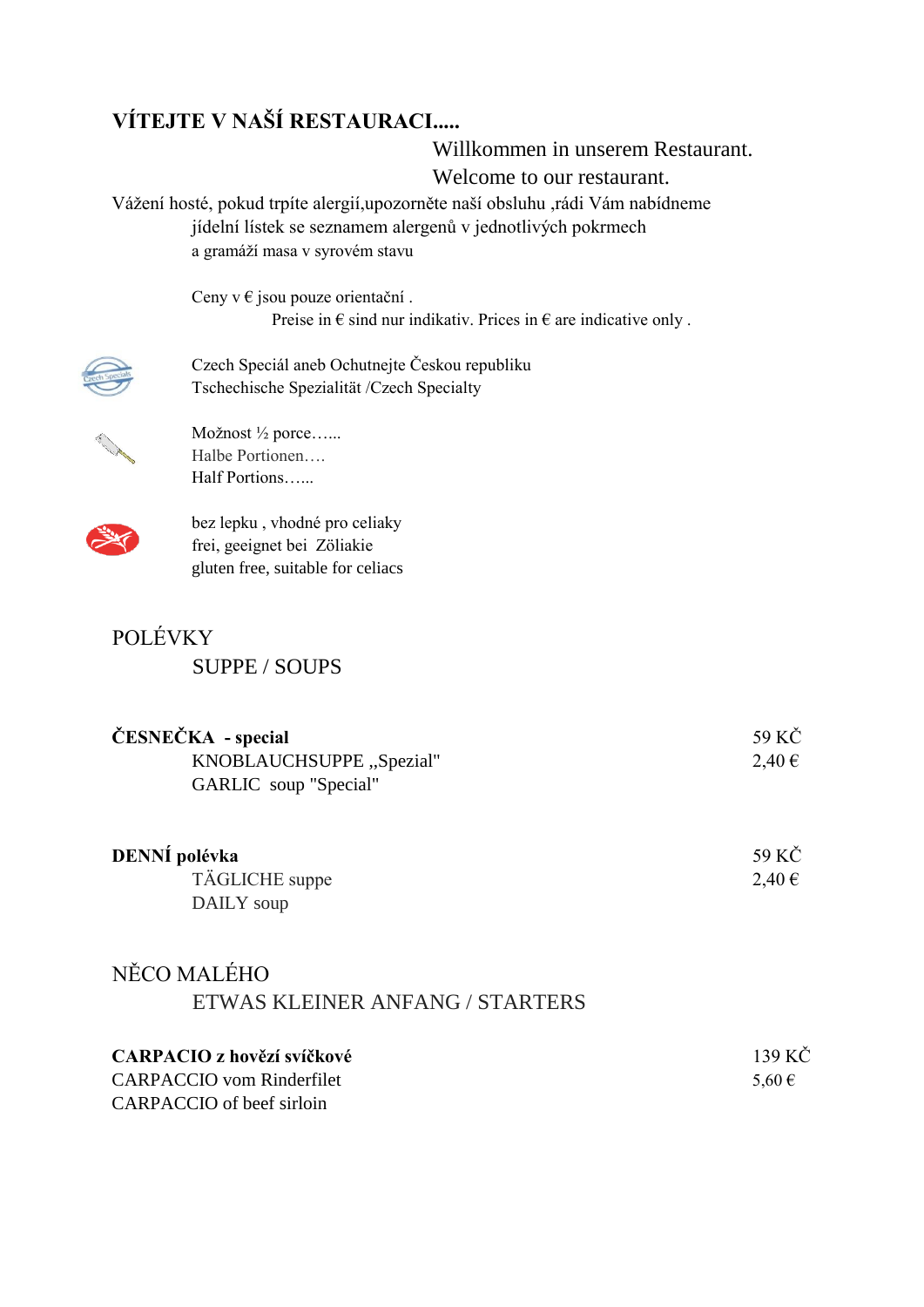### BEZMASÁ JÍDLA SPEZIALITÄTEN FÜR VEGETARIER /VEGETARIAN FOOD

|          | SMAŽENÝ KVĚTÁK, tatarská omáčka       | 145 KČ $/5,80 \in$ |
|----------|---------------------------------------|--------------------|
|          | <b>BLUMENKOHL</b> paniert, tatarsauce |                    |
|          | FRIED cauliflower, tatar sauce        |                    |
| $1/2$ P. |                                       | 119 KČ $/3,80 \in$ |
|          | SMAŽENÝ SÝR EIDAM, tatarská omáčka    | 145 KČ $/5,80 \in$ |
|          | PANIERTER Käse, tatarsauce            |                    |
|          | FRIED cheese, tatar sauce             |                    |
| $1/2$ P. |                                       | 119 KČ $/3,80 \in$ |

### TĚSTOVINY & PASTA

| LINGUINE S VEPŘOVOU PANENKOU,  | 189 KČ / 7.60 € |
|--------------------------------|-----------------|
| , rajčatovým ragů a parmezánem |                 |

(cibule,česnek,žampiony,rajčata.)

LINGUINE MIT SCHWEINELENDE, Tomatenragout und parmesan LINGUINE WITH PORK FILLET, tomato ragout and parmesan

# RYBÍ SPECIALITY FISCHSPEZIALITÄTEN / FISH

| FILET ZE PSTRUHA na salátku z čerstvé zeleniny,           |                                                                    | 199 KČ / $8 \in$  |            |
|-----------------------------------------------------------|--------------------------------------------------------------------|-------------------|------------|
| petrželkové brambory                                      |                                                                    |                   |            |
|                                                           | FORELLENFILET auf Salat mit frischem Gemüse, gekochte Kartoffeln   |                   |            |
|                                                           | TROUT FILLET on salad of fresh vegetables, cooked patatoes         |                   |            |
|                                                           |                                                                    |                   |            |
|                                                           | FISH AND CHIPS z mořské tresky s citr. omáčkou a steak. hranolkami |                   | 199 KČ     |
|                                                           | FISH UND CHIPS aus Dorsch mit Zitronensauce und Kartoffelchips     |                   | $8,00 \in$ |
| FISH AND CHIPS from cod with lemon sauce and potato chips |                                                                    |                   |            |
| $1/2$ P.                                                  |                                                                    | 119 KČ/4,80 $\in$ |            |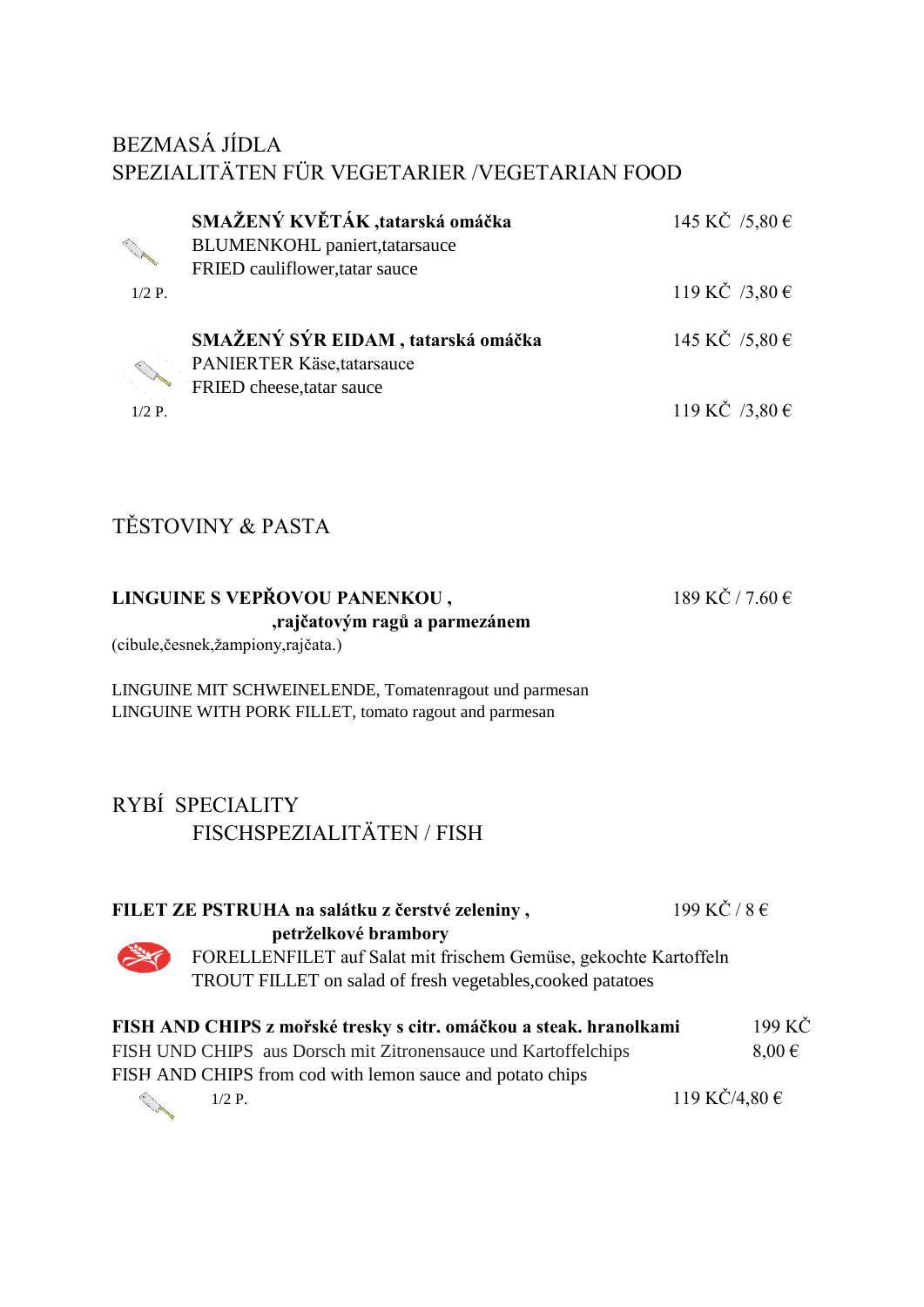## NAŠE SPECIALITY / UNSERE SPEZIALITÄTEN **OUR SPECIALTIES**

| RIB EYE STEAK,<br>fazolky na slanině<br><b>Bohnen auf Speck</b><br>Green beans on bacon                                                                                            | 349 KČ<br>14,00€      |
|------------------------------------------------------------------------------------------------------------------------------------------------------------------------------------|-----------------------|
| MASOVÝ ŠPÍZ s bramborou plněnou česnek. tvarohem<br>FLEISCHSPIEß mit Kartoffeln gefüllt mit Knoblauchquark<br>MEAT SKEWERS, filled potatoe with garlic cottage cheese              | 259 KČ<br>10,40€      |
| PEČENÉ VEPŘOVÉ KOLENO, hořčice, křen<br>GEBRATENES EISBEIN , Senf, Meerrettich<br>ROAST PORK KNEE served with horseradish, mustard,<br>(doba přípravy cca 40 min.)                 | 259 KČ<br>10,40€      |
| GRILOVANÁ VEPŘOVÁ PANENKA, batátové pyré, houbové ragů<br>SCWEINELENDE gebraten mit Süßkartoffelnpüree und Pilzsoße<br>ROASTED PORK fillet with mashed potatoes and mushroom sauce | 239,-KČ<br>$9,60 \in$ |
| KRAKONOŠŮV OHEŇ z vepřové panenky v keramickém rendlíku<br>RÜBEZAHLS FEUER im Keramiktiegel<br>SPICY KRAKONOŠ FLAME of Pork fillet                                                 | 185 KČ<br>7,40 €      |
| PIKANTNÍ KUŘECÍ směs v bramborákové kapse<br>HÜHNERMISCHUNG in einer Kartoffelpfanne<br>CHICKEN MIX in a patato pan                                                                | 199 KČ<br>$8,00 \in$  |
| KUŘECÍ STRIPSY NA ZELENINOVÉM SALÁTU, bageta, dresink<br>HÜHNCHENSTREIFEN AUF GEMÜSE-SALAT, Baguette, Dressing<br>CHICKEN STRIPS ON VEGETABLE SALAD, baguette, dressing            | 189 KČ<br>7,60€       |